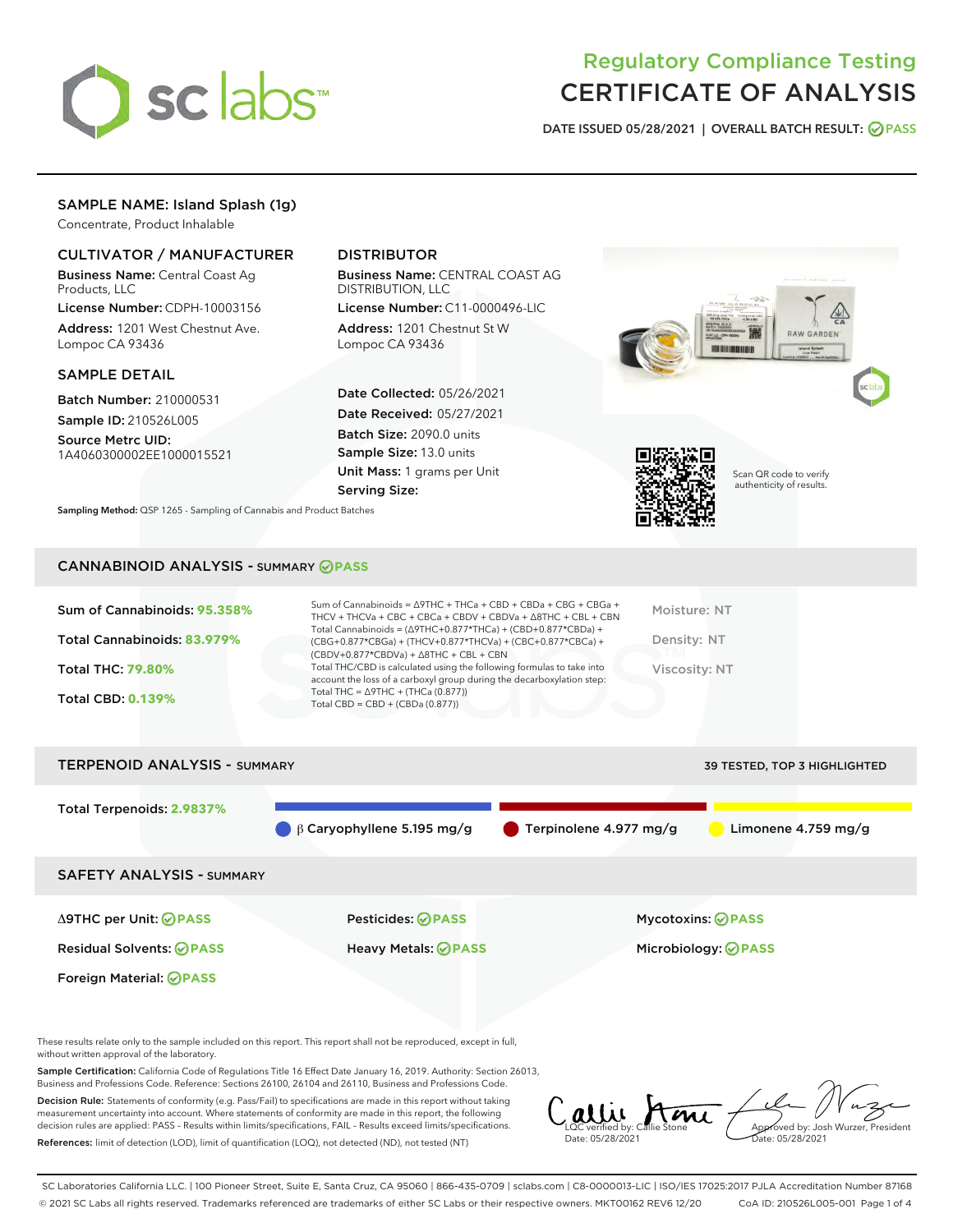



ISLAND SPLASH (1G) | DATE ISSUED 05/28/2021 | OVERALL BATCH RESULT: **⊘** PASS

#### CANNABINOID TEST RESULTS - 05/28/2021 2 PASS

Tested by high-performance liquid chromatography with diode-array detection (HPLC-DAD). **Method:** QSP 1157 - Analysis of Cannabinoids by HPLC-DAD

TOTAL CANNABINOIDS: **83.979%** Total Cannabinoids (Total THC) + (Total CBD) +

(Total CBG) + (Total THCV) + (Total CBC) + (Total CBDV) + ∆8THC + CBL + CBN

TOTAL THC: **79.80%** Total THC (∆9THC+0.877\*THCa)

TOTAL CBD: **0.139%**

Total CBD (CBD+0.877\*CBDa)

TOTAL CBG: 2.62% Total CBG (CBG+0.877\*CBGa)

TOTAL THCV: 0.631% Total THCV (THCV+0.877\*THCVa)

TOTAL CBC: 0.789% Total CBC (CBC+0.877\*CBCa)

TOTAL CBDV: ND Total CBDV (CBDV+0.877\*CBDVa)

| <b>COMPOUND</b>  | LOD/LOQ<br>(mg/g)          | <b>MEASUREMENT</b><br><b>UNCERTAINTY</b><br>(mg/g) | <b>RESULT</b><br>(mg/g) | <b>RESULT</b><br>(%) |
|------------------|----------------------------|----------------------------------------------------|-------------------------|----------------------|
| <b>THCa</b>      | 0.05/0.14                  | ±22.652                                            | 881.41                  | 88.141               |
| <b>CBGa</b>      | 0.1/0.2                    | ±1.39                                              | 26.7                    | 2.67                 |
| <b>A9THC</b>     | 0.06 / 0.26                | ±0.860                                             | 25.00                   | 2.500                |
| <b>CBCa</b>      | 0.07/0.28                  | ±0.406                                             | 8.31                    | 0.831                |
| <b>THCVa</b>     | 0.07/0.20                  | ±0.343                                             | 7.20                    | 0.720                |
| <b>CBG</b>       | 0.06/0.19                  | ±0.110                                             | 2.78                    | 0.278                |
| <b>CBDa</b>      | 0.02/0.19                  | ±0.046                                             | 1.58                    | 0.158                |
| <b>CBC</b>       | 0.2 / 0.5                  | ±0.02                                              | 0.6                     | 0.06                 |
| $\triangle$ 8THC | 0.1/0.4                    | N/A                                                | <b>ND</b>               | <b>ND</b>            |
| <b>THCV</b>      | 0.1/0.2                    | N/A                                                | <b>ND</b>               | <b>ND</b>            |
| <b>CBD</b>       | 0.07/0.29                  | N/A                                                | <b>ND</b>               | <b>ND</b>            |
| <b>CBDV</b>      | 0.04 / 0.15                | N/A                                                | <b>ND</b>               | <b>ND</b>            |
| <b>CBDVa</b>     | 0.03/0.53                  | N/A                                                | <b>ND</b>               | <b>ND</b>            |
| <b>CBL</b>       | 0.06 / 0.24                | N/A                                                | <b>ND</b>               | <b>ND</b>            |
| <b>CBN</b>       | 0.1/0.3                    | N/A                                                | <b>ND</b>               | <b>ND</b>            |
|                  | <b>SUM OF CANNABINOIDS</b> |                                                    | 953.58 mg/g             | 95.358%              |

#### **UNIT MASS: 1 grams per Unit**

| ∆9THC per Unit                        | 1120 per-package limit     | 25.00 mg/unit<br><b>PASS</b> |
|---------------------------------------|----------------------------|------------------------------|
| <b>Total THC per Unit</b>             |                            | 798.00 mg/unit               |
| <b>CBD per Unit</b>                   |                            | <b>ND</b>                    |
| <b>Total CBD per Unit</b>             |                            | $1.39$ mg/unit               |
| Sum of Cannabinoids<br>per Unit       |                            | 953.58 mg/unit               |
| <b>Total Cannabinoids</b><br>per Unit |                            | 839.79 mg/unit               |
| <b>MOISTURE TEST RESULT</b>           | <b>DENSITY TEST RESULT</b> | <b>VISCOSITY TEST RESULT</b> |

Not Tested

Not Tested

Not Tested

#### TERPENOID TEST RESULTS - 05/28/2021

Terpene analysis utilizing gas chromatography-flame ionization detection (GC-FID). **Method:** QSP 1192 - Analysis of Terpenoids by GC-FID

| <b>COMPOUND</b>         | LOD/LOQ<br>(mg/g) | <b>MEASUREMENT</b><br><b>UNCERTAINTY</b><br>(mg/g) | <b>RESULT</b><br>(mg/g) | <b>RESULT</b><br>$(\%)$ |
|-------------------------|-------------------|----------------------------------------------------|-------------------------|-------------------------|
| $\beta$ Caryophyllene   | 0.004 / 0.012     | ±0.1849                                            | 5.195                   | 0.5195                  |
| Terpinolene             | 0.008 / 0.026     | ±0.1020                                            | 4.977                   | 0.4977                  |
| Limonene                | 0.005 / 0.016     | ±0.0681                                            | 4.759                   | 0.4759                  |
| <b>Myrcene</b>          | 0.008 / 0.025     | ±0.0431                                            | 3.342                   | 0.3342                  |
| $\alpha$ Humulene       | 0.009/0.029       | ±0.0533                                            | 1.660                   | 0.1660                  |
| Linalool                | 0.009 / 0.032     | ±0.0587                                            | 1.544                   | 0.1544                  |
| trans-β-Farnesene       | 0.008 / 0.025     | ±0.0490                                            | 1.381                   | 0.1381                  |
| <b>Terpineol</b>        | 0.016 / 0.055     | ±0.0638                                            | 1.039                   | 0.1039                  |
| Ocimene                 | 0.011 / 0.038     | ±0.0269                                            | 0.838                   | 0.0838                  |
| $\beta$ Pinene          | 0.004 / 0.014     | ±0.0092                                            | 0.796                   | 0.0796                  |
| Fenchol                 | 0.010 / 0.034     | ±0.0308                                            | 0.795                   | 0.0795                  |
| Guaiol                  | 0.009 / 0.030     | ±0.0309                                            | 0.655                   | 0.0655                  |
| $\alpha$ Bisabolol      | 0.008 / 0.026     | ±0.0324                                            | 0.607                   | 0.0607                  |
| $\alpha$ Pinene         | 0.005 / 0.017     | ±0.0041                                            | 0.479                   | 0.0479                  |
| Valencene               | 0.009 / 0.030     | ±0.0302                                            | 0.439                   | 0.0439                  |
| Caryophyllene<br>Oxide  | 0.010 / 0.033     | ±0.0108                                            | 0.235                   | 0.0235                  |
| <b>Borneol</b>          | 0.005 / 0.016     | ±0.0083                                            | 0.197                   | 0.0197                  |
| $\gamma$ Terpinene      | 0.006 / 0.018     | ±0.0021                                            | 0.124                   | 0.0124                  |
| $\alpha$ Terpinene      | 0.005 / 0.017     | ±0.0018                                            | 0.121                   | 0.0121                  |
| $\alpha$ Phellandrene   | 0.006 / 0.020     | ±0.0016                                            | 0.117                   | 0.0117                  |
| 3 Carene                | 0.005 / 0.018     | ±0.0015                                            | 0.103                   | 0.0103                  |
| Fenchone                | 0.009 / 0.028     | ±0.0028                                            | 0.097                   | 0.0097                  |
| Sabinene                | 0.004 / 0.014     | ±0.0010                                            | 0.085                   | 0.0085                  |
| Camphene                | 0.005 / 0.015     | ±0.0009                                            | 0.076                   | 0.0076                  |
| Sabinene Hydrate        | 0.006 / 0.022     | ±0.0026                                            | 0.067                   | 0.0067                  |
| Geraniol                | 0.002 / 0.007     | ±0.0021                                            | 0.047                   | 0.0047                  |
| Citronellol             | 0.003 / 0.010     | ±0.0020                                            | 0.041                   | 0.0041                  |
| Nerol                   | 0.003 / 0.011     | ±0.0009                                            | 0.021                   | 0.0021                  |
| p-Cymene                | 0.005 / 0.016     | N/A                                                | ND                      | ND                      |
| Eucalyptol              | 0.006 / 0.018     | N/A                                                | <b>ND</b>               | <b>ND</b>               |
| (-)-Isopulegol          | 0.005 / 0.016     | N/A                                                | ND                      | ND                      |
| Camphor                 | 0.006 / 0.019     | N/A                                                | ND                      | ND                      |
| Isoborneol              | 0.004 / 0.012     | N/A                                                | ND                      | <b>ND</b>               |
| Menthol                 | 0.008 / 0.025     | N/A                                                | ND                      | ND                      |
| $R-(+)$ -Pulegone       | 0.003 / 0.011     | N/A                                                | ND                      | ND                      |
| <b>Geranyl Acetate</b>  | 0.004 / 0.014     | N/A                                                | ND                      | ND                      |
| $\alpha$ Cedrene        | 0.005 / 0.016     | N/A                                                | ND                      | ND                      |
| Nerolidol               | 0.009 / 0.028     | N/A                                                | ND                      | ND                      |
| Cedrol                  | 0.008 / 0.027     | N/A                                                | ND                      | ND                      |
| <b>TOTAL TERPENOIDS</b> |                   |                                                    | 29.837 mg/g             | 2.9837%                 |

SC Laboratories California LLC. | 100 Pioneer Street, Suite E, Santa Cruz, CA 95060 | 866-435-0709 | sclabs.com | C8-0000013-LIC | ISO/IES 17025:2017 PJLA Accreditation Number 87168 © 2021 SC Labs all rights reserved. Trademarks referenced are trademarks of either SC Labs or their respective owners. MKT00162 REV6 12/20 CoA ID: 210526L005-001 Page 2 of 4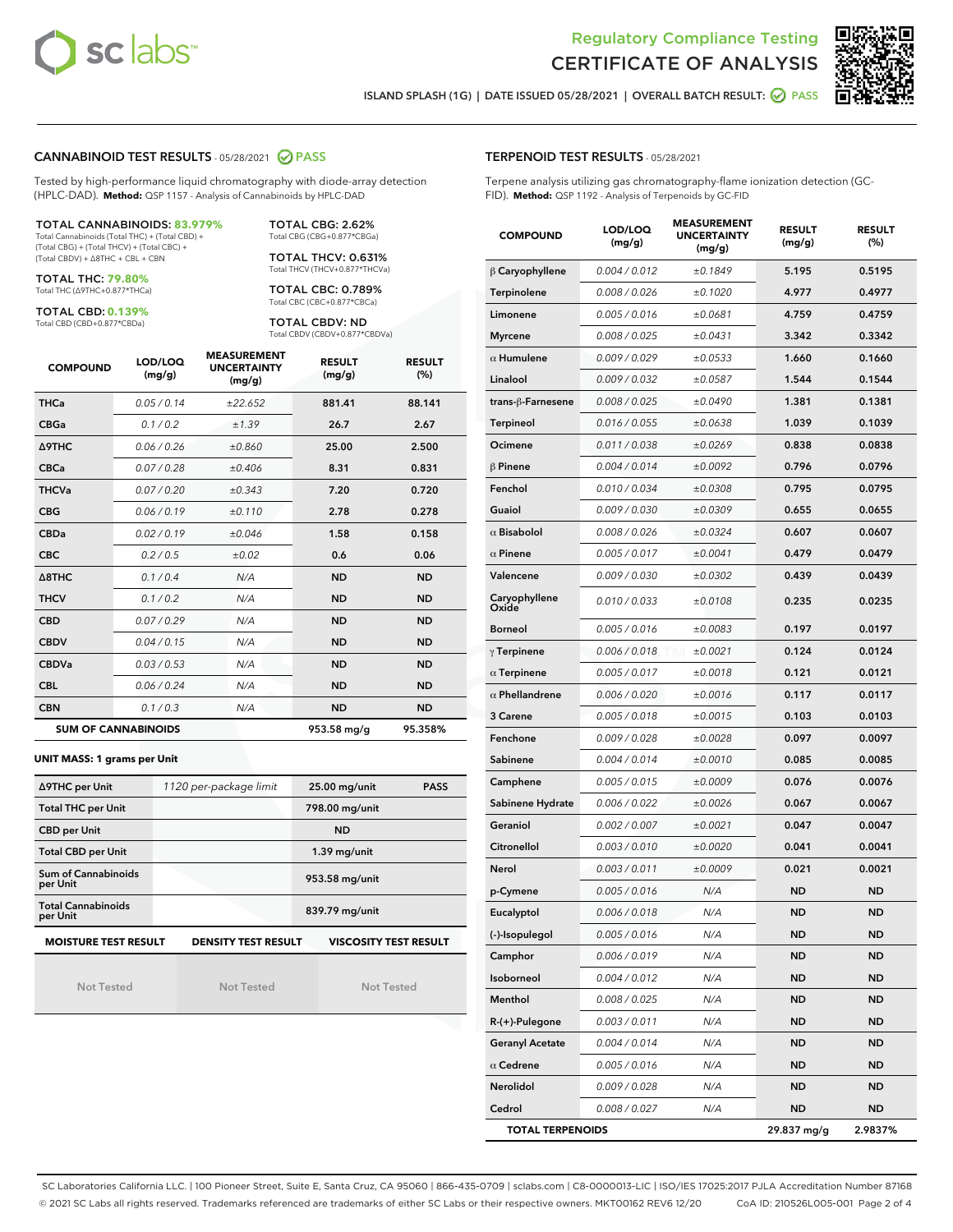



ISLAND SPLASH (1G) | DATE ISSUED 05/28/2021 | OVERALL BATCH RESULT: **⊘** PASS

## CATEGORY 1 PESTICIDE TEST RESULTS - 05/28/2021 2 PASS

Pesticide and plant growth regulator analysis utilizing high-performance liquid chromatography-mass spectrometry (HPLC-MS) or gas chromatography-mass spectrometry (GC-MS). \*GC-MS utilized where indicated. **Method:** QSP 1212 - Analysis of Pesticides and Mycotoxins by LC-MS or QSP 1213 - Analysis of Pesticides by GC-MS

| <b>COMPOUND</b>             | LOD/LOQ<br>$(\mu g/g)$ | <b>ACTION</b><br><b>LIMIT</b><br>$(\mu g/g)$ | <b>MEASUREMENT</b><br><b>UNCERTAINTY</b><br>$(\mu g/g)$ | <b>RESULT</b><br>$(\mu g/g)$ | <b>RESULT</b> |
|-----------------------------|------------------------|----------------------------------------------|---------------------------------------------------------|------------------------------|---------------|
| Aldicarb                    | 0.03 / 0.08            | $\geq$ LOD                                   | N/A                                                     | <b>ND</b>                    | <b>PASS</b>   |
| Carbofuran                  | 0.02/0.05              | $>$ LOD                                      | N/A                                                     | <b>ND</b>                    | <b>PASS</b>   |
| Chlordane*                  | 0.03 / 0.08            | $\ge$ LOD                                    | N/A                                                     | <b>ND</b>                    | <b>PASS</b>   |
| Chlorfenapyr*               | 0.03/0.10              | $>$ LOD                                      | N/A                                                     | <b>ND</b>                    | <b>PASS</b>   |
| Chlorpyrifos                | 0.02 / 0.06            | $\ge$ LOD                                    | N/A                                                     | <b>ND</b>                    | <b>PASS</b>   |
| Coumaphos                   | 0.02 / 0.07            | $\ge$ LOD                                    | N/A                                                     | <b>ND</b>                    | <b>PASS</b>   |
| Daminozide                  | 0.02 / 0.07            | $\ge$ LOD                                    | N/A                                                     | <b>ND</b>                    | <b>PASS</b>   |
| <b>DDVP</b><br>(Dichlorvos) | 0.03/0.09              | $\ge$ LOD                                    | N/A                                                     | <b>ND</b>                    | <b>PASS</b>   |
| Dimethoate                  | 0.03/0.08              | $>$ LOD                                      | N/A                                                     | <b>ND</b>                    | <b>PASS</b>   |
| Ethoprop(hos)               | 0.03/0.10              | $\ge$ LOD                                    | N/A                                                     | <b>ND</b>                    | <b>PASS</b>   |
| Etofenprox                  | 0.02 / 0.06            | $\ge$ LOD                                    | N/A                                                     | <b>ND</b>                    | <b>PASS</b>   |
| Fenoxycarb                  | 0.03 / 0.08            | $\ge$ LOD                                    | N/A                                                     | <b>ND</b>                    | <b>PASS</b>   |
| Fipronil                    | 0.03/0.08              | $>$ LOD                                      | N/A                                                     | <b>ND</b>                    | <b>PASS</b>   |
| Imazalil                    | 0.02 / 0.06            | $\ge$ LOD                                    | N/A                                                     | <b>ND</b>                    | <b>PASS</b>   |
| <b>Methiocarb</b>           | 0.02 / 0.07            | $\ge$ LOD                                    | N/A                                                     | <b>ND</b>                    | <b>PASS</b>   |
| Methyl<br>parathion         | 0.03/0.10              | $\ge$ LOD                                    | N/A                                                     | <b>ND</b>                    | <b>PASS</b>   |
| <b>Mevinphos</b>            | 0.03/0.09              | $>$ LOD                                      | N/A                                                     | <b>ND</b>                    | <b>PASS</b>   |
| Paclobutrazol               | 0.02 / 0.05            | $\ge$ LOD                                    | N/A                                                     | <b>ND</b>                    | <b>PASS</b>   |
| Propoxur                    | 0.03/0.09              | $\ge$ LOD                                    | N/A                                                     | <b>ND</b>                    | <b>PASS</b>   |
| Spiroxamine                 | 0.03 / 0.08            | $\ge$ LOD                                    | N/A                                                     | <b>ND</b>                    | <b>PASS</b>   |
| Thiacloprid                 | 0.03/0.10              | $\ge$ LOD                                    | N/A                                                     | <b>ND</b>                    | <b>PASS</b>   |

#### CATEGORY 2 PESTICIDE TEST RESULTS - 05/28/2021 @ PASS

| <b>COMPOUND</b>          | LOD/LOQ<br>$(\mu g/g)$ | <b>ACTION</b><br><b>LIMIT</b><br>$(\mu g/g)$ | <b>MEASUREMENT</b><br><b>UNCERTAINTY</b><br>$(\mu g/g)$ | <b>RESULT</b><br>$(\mu g/g)$ | <b>RESULT</b> |
|--------------------------|------------------------|----------------------------------------------|---------------------------------------------------------|------------------------------|---------------|
| Abamectin                | 0.03/0.10              | 0.1                                          | N/A                                                     | <b>ND</b>                    | <b>PASS</b>   |
| Acephate                 | 0.02/0.07              | 0.1                                          | N/A                                                     | <b>ND</b>                    | <b>PASS</b>   |
| Acequinocyl              | 0.02/0.07              | 0.1                                          | N/A                                                     | <b>ND</b>                    | <b>PASS</b>   |
| Acetamiprid              | 0.02/0.05              | 0.1                                          | N/A                                                     | <b>ND</b>                    | <b>PASS</b>   |
| Azoxystrobin             | 0.02/0.07              | 0.1                                          | N/A                                                     | <b>ND</b>                    | <b>PASS</b>   |
| <b>Bifenazate</b>        | 0.01/0.04              | 0.1                                          | N/A                                                     | <b>ND</b>                    | <b>PASS</b>   |
| <b>Bifenthrin</b>        | 0.02 / 0.05            | 3                                            | N/A                                                     | <b>ND</b>                    | <b>PASS</b>   |
| <b>Boscalid</b>          | 0.03/0.09              | 0.1                                          | N/A                                                     | <b>ND</b>                    | <b>PASS</b>   |
| Captan                   | 0.19/0.57              | 0.7                                          | N/A                                                     | <b>ND</b>                    | <b>PASS</b>   |
| Carbaryl                 | 0.02/0.06              | 0.5                                          | N/A                                                     | <b>ND</b>                    | <b>PASS</b>   |
| Chlorantranilip-<br>role | 0.04/0.12              | 10                                           | N/A                                                     | <b>ND</b>                    | <b>PASS</b>   |
| Clofentezine             | 0.03/0.09              | 0.1                                          | N/A                                                     | <b>ND</b>                    | <b>PASS</b>   |

## CATEGORY 2 PESTICIDE TEST RESULTS - 05/28/2021 continued

| <b>COMPOUND</b>               | LOD/LOQ<br>(µg/g) | <b>ACTION</b><br><b>LIMIT</b><br>(µg/g) | <b>MEASUREMENT</b><br><b>UNCERTAINTY</b><br>$(\mu g/g)$ | <b>RESULT</b><br>(µg/g) | <b>RESULT</b> |
|-------------------------------|-------------------|-----------------------------------------|---------------------------------------------------------|-------------------------|---------------|
| Cyfluthrin                    | 0.12 / 0.38       | $\overline{c}$                          | N/A                                                     | ND                      | <b>PASS</b>   |
| Cypermethrin                  | 0.11 / 0.32       | $\mathcal{I}$                           | N/A                                                     | ND                      | <b>PASS</b>   |
| <b>Diazinon</b>               | 0.02 / 0.05       | 0.1                                     | N/A                                                     | <b>ND</b>               | <b>PASS</b>   |
| Dimethomorph                  | 0.03 / 0.09       | 2                                       | N/A                                                     | <b>ND</b>               | <b>PASS</b>   |
| Etoxazole                     | 0.02 / 0.06       | 0.1                                     | N/A                                                     | <b>ND</b>               | <b>PASS</b>   |
| Fenhexamid                    | 0.03 / 0.09       | 0.1                                     | N/A                                                     | <b>ND</b>               | <b>PASS</b>   |
| Fenpyroximate                 | 0.02 / 0.06       | 0.1                                     | N/A                                                     | <b>ND</b>               | <b>PASS</b>   |
| Flonicamid                    | 0.03 / 0.10       | 0.1                                     | N/A                                                     | ND                      | <b>PASS</b>   |
| Fludioxonil                   | 0.03 / 0.10       | 0.1                                     | N/A                                                     | ND                      | <b>PASS</b>   |
| Hexythiazox                   | 0.02 / 0.07       | 0.1                                     | N/A                                                     | <b>ND</b>               | <b>PASS</b>   |
| Imidacloprid                  | 0.04 / 0.11       | 5                                       | N/A                                                     | <b>ND</b>               | <b>PASS</b>   |
| Kresoxim-methyl               | 0.02 / 0.07       | 0.1                                     | N/A                                                     | ND                      | <b>PASS</b>   |
| Malathion                     | 0.03 / 0.09       | 0.5                                     | N/A                                                     | <b>ND</b>               | <b>PASS</b>   |
| Metalaxyl                     | 0.02 / 0.07       | $\overline{c}$                          | N/A                                                     | <b>ND</b>               | <b>PASS</b>   |
| Methomyl                      | 0.03 / 0.10       | $\mathbf{1}$                            | N/A                                                     | <b>ND</b>               | <b>PASS</b>   |
| Myclobutanil                  | 0.03 / 0.09       | 0.1                                     | N/A                                                     | <b>ND</b>               | <b>PASS</b>   |
| Naled                         | 0.02 / 0.07       | 0.1                                     | N/A                                                     | <b>ND</b>               | <b>PASS</b>   |
| Oxamyl                        | 0.04 / 0.11       | 0.5                                     | N/A                                                     | ND                      | PASS          |
| Pentachloronitro-<br>benzene* | 0.03 / 0.09       | 0.1                                     | N/A                                                     | ND                      | <b>PASS</b>   |
| Permethrin                    | 0.04 / 0.12       | 0.5                                     | N/A                                                     | <b>ND</b>               | <b>PASS</b>   |
| Phosmet                       | 0.03 / 0.10       | 0.1                                     | N/A                                                     | ND                      | <b>PASS</b>   |
| Piperonylbu-<br>toxide        | 0.02 / 0.07       | 3                                       | N/A                                                     | <b>ND</b>               | <b>PASS</b>   |
| Prallethrin                   | 0.03 / 0.08       | 0.1                                     | N/A                                                     | <b>ND</b>               | <b>PASS</b>   |
| Propiconazole                 | 0.02 / 0.07       | 0.1                                     | N/A                                                     | <b>ND</b>               | <b>PASS</b>   |
| Pyrethrins                    | 0.04 / 0.12       | 0.5                                     | N/A                                                     | ND                      | <b>PASS</b>   |
| Pyridaben                     | 0.02 / 0.07       | 0.1                                     | N/A                                                     | <b>ND</b>               | <b>PASS</b>   |
| Spinetoram                    | 0.02 / 0.07       | 0.1                                     | N/A                                                     | <b>ND</b>               | <b>PASS</b>   |
| Spinosad                      | 0.02 / 0.07       | 0.1                                     | N/A                                                     | <b>ND</b>               | <b>PASS</b>   |
| Spiromesifen                  | 0.02 / 0.05       | 0.1                                     | N/A                                                     | <b>ND</b>               | <b>PASS</b>   |
| Spirotetramat                 | 0.02 / 0.06       | 0.1                                     | N/A                                                     | <b>ND</b>               | <b>PASS</b>   |
| Tebuconazole                  | 0.02 / 0.07       | 0.1                                     | N/A                                                     | <b>ND</b>               | <b>PASS</b>   |
| Thiamethoxam                  | 0.03 / 0.10       | 5                                       | N/A                                                     | <b>ND</b>               | <b>PASS</b>   |
| Trifloxystrobin               | 0.03 / 0.08       | 0.1                                     | N/A                                                     | <b>ND</b>               | <b>PASS</b>   |

SC Laboratories California LLC. | 100 Pioneer Street, Suite E, Santa Cruz, CA 95060 | 866-435-0709 | sclabs.com | C8-0000013-LIC | ISO/IES 17025:2017 PJLA Accreditation Number 87168 © 2021 SC Labs all rights reserved. Trademarks referenced are trademarks of either SC Labs or their respective owners. MKT00162 REV6 12/20 CoA ID: 210526L005-001 Page 3 of 4